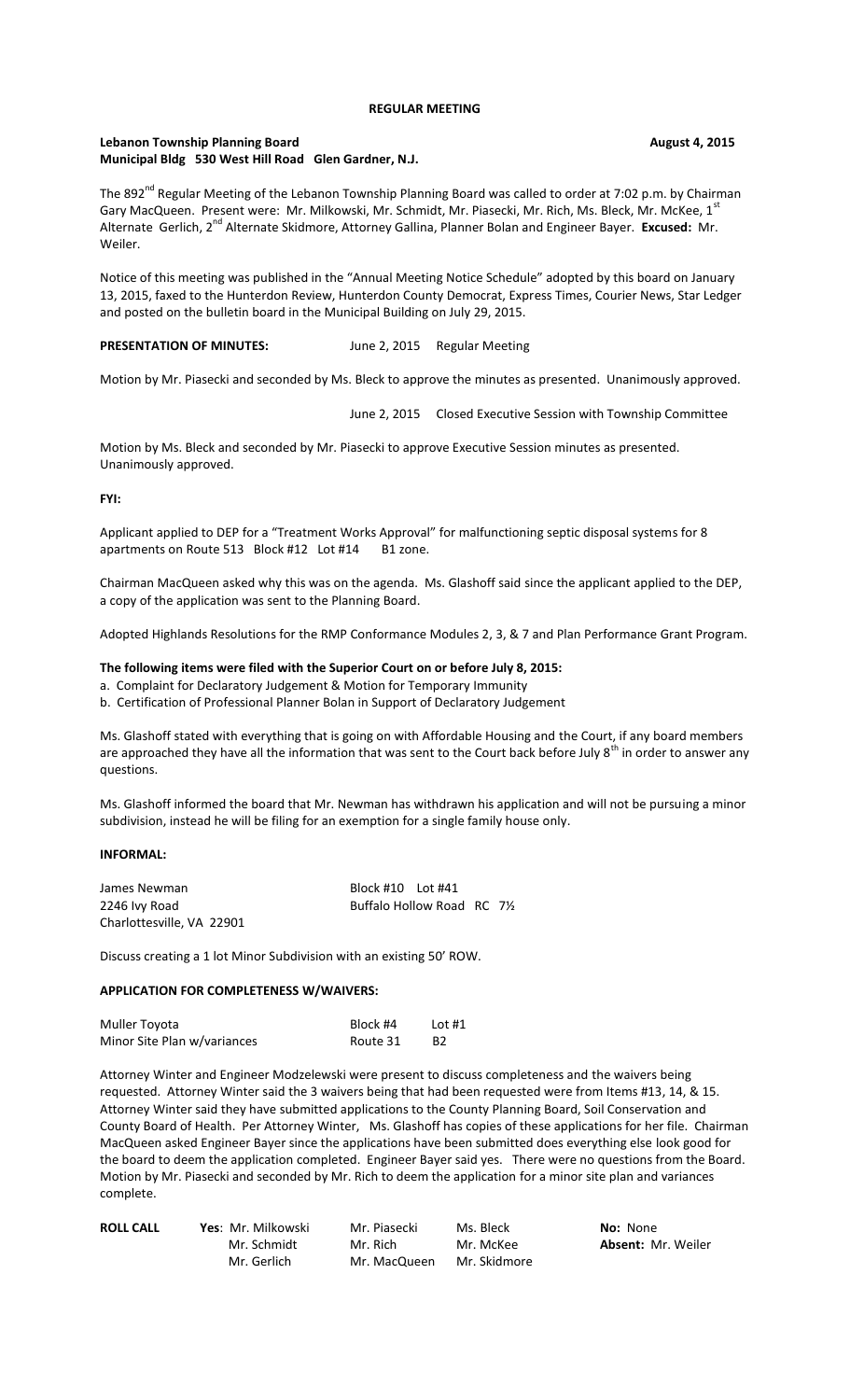## **Lebanon Township Planning Board August 4, 2015 Page 2**

#### **NEW BUSINESS:**

| Muller Toyota       | Block #4 | Lot $#1$ |
|---------------------|----------|----------|
| P.O. Box 5000       | Route 31 | B2       |
| Clinton, N.J. 08809 |          |          |

**PUBLIC HEARING Minor Site Plan w/Variances** 

Attorney Winter made a presentation to the board. Attorney Gallina announced that all the notices are in order and the board can proceed with the hearing. The following items were marked into evidence**: A1-**Taxes Paid (it was noted that a check for taxes has been mailed to the Township for payment), **A2-**Affadavit of Proof of Service, **A3**-Certified List of Property Owners & Utilities for Lebanon Township & Union Township, **A4-**Notice to property owners & POD Slips, **A5**-Notice in Newspaper (Hunterdon Review), **A6-**Proof of Ownership & Percentage.

Attorney Gallina asked Mr. Skidmore if he would need to recuse himself since he had for the other application by Muller Toyota across Route 31 on the former Rudl Fence property. Mr. Skidmore said no because this application is on the southbound side of Route 31 where the other application bordered Buffalo Hollow Road that he lives on. Mr. Skidmore said there is no need for him to recuse himself.

Engineer Modzelewski was sworn in at this time. Engineer Modzelewski reviewed for the board the proposal of Muller Toyota. Engineer Modzelewski referred to Planner Bolan's report dated July 28, 2015 stating the applicant is proposing 4 attached signs, a Toyota brand name sign, a Toyota Logo sign, a Muller name sign, a Scion brand name sign. The total of these signs come to 107.7 sq. feet. The total of the existing signs totals 84.5 sq. feet. The ordinance only permits a maximum sign area of 30 sq. feet. The Scion sign will also be illuminated. The ordinance doesn't permit internally illuminated signs. Engineer Modzelewski said the applicant is requesting variances for relief of the sign ordinances. Engineer Modzelewski stated if the ordinance was strictly applied, it would result in exceptional difficulties and undue hardship.

Engineer Modzelewski referred to the Lighting Plan on Sheet 5 of the Site Plan. Engineer Modzelewski said there are 5 wall-mounted light fixtures and 16 single-lamp, freestanding fixtures, 4 are adjacent to the building. A variance is required for the height of the fixtures with 16' permitted and 20' proposed. The freestanding fixtures are replacing existing fixtures that are scattered around the parking lot and range up to 25' to 27' in height. Engineer Modzelewski said they are requesting a design exception from Section 400-43D(1) of the ordinance. The ordinance permits 0.1 foot candle and the applicant is requesting 0.3 foot candles along portions of the property line especially along the parking lot driveways. Engineer Modzelewski noted the pole-mounted light fixtures are equipped with shields and all fixtures are full cutoff. The pole-mounted fixtures and the 6 pole-mounted are designed to stay on all night. The ordinance requires lights to be shut off ½ hour after closing. A design exception is required for the extended hours of operation. During Engineer Modzelewski testimony, the following items were marked into evidence**: A7**-Minor Site Plan – Sheet 4 of 6, **A8-**Minor Site Plan existing site lighting Sheet 3 of 6, **A9-**Proposed Site Lighting, Sheet 5 of 6. Engineer Modzelewski noted what they are proposing with the lighting will be a substantial improvement over what is on the site now. Also, with what is on site now will drastically be reduced by what is there now by 50% and making it more conforming. In referring to the side yard setback, it's been slightly increased from 68.9 to 69.6. Engineer Modzelewski said he doesn't know why it occurred, but the Architectural Plans of the building are 150 x 80 and the existing building shown on the survey shows 150.5 x 80.5. The intent is that the building is not increasing but will stay the same size and the maximum impervious coverage is reduced from 75.1 to 74.4%.

At the conclusion of Engineer Modzelewski's testimony, Chairman MacQueen asked if the board had any questions of Engineer Modzelewski. Mr. Rich asked if the lights are left on now overnight. The General Manager Kevin Stroble was present and stated since he leaves at 7:00 p.m. he does not know the answer. Attorney Gallina had Mr. Stroble sworn in. Mr. Stroble said with thefts during the night, they have been leaving the lights on and referred to the thefts of 30-40 cars at the Acura dealer, they have been leaving the lights on. Mr. Skidmore asked if they are moving the transformers from the poles to the existing concrete pads in the back and they will be closer to the Spruce Run and asked if the oils are still used in the transformers. Mr. Stroble didn't know the answer. Mr. Skidmore said it is something to consider. Engineer Bayer concurred regarding the reduction with the lighting that is being proposed. Planner Bolan said he had two questions regarding the lighting. Where you do exceed with that foot-candle at 0.1, it is a big reduction from what it is now. Planner Bolan noted that he only saw it at the 3 driveways. Planner Bolan said with this new lighting proposal you are taking out a lot of the free standing lights which sit in the middle of the parking lot. Engineer Modzelewski said the applicant wants to get rid of those free standing lights to cut back on the damage with the inventory. Chairman MacQueen referred to the site photo location in the back of the building and asked if the waste oil tanks are going to be moved somewhere else. Chairman MacQueen noted there are waste oil tanks and are they going to be moved somewhere else. Engineer Modzelewski said they are removing them from the site along with the sheds and will still utilize the parking behind the building for employees etc. Chairman MacQueen asked about the entrances and asked if anything was changing. Engineer Modzelewski said no, everything will stay the same. Chairman MacQueen asked about the sign that had been approved by the Zoning Board many years ago if it was also staying. Engineer Modzelewski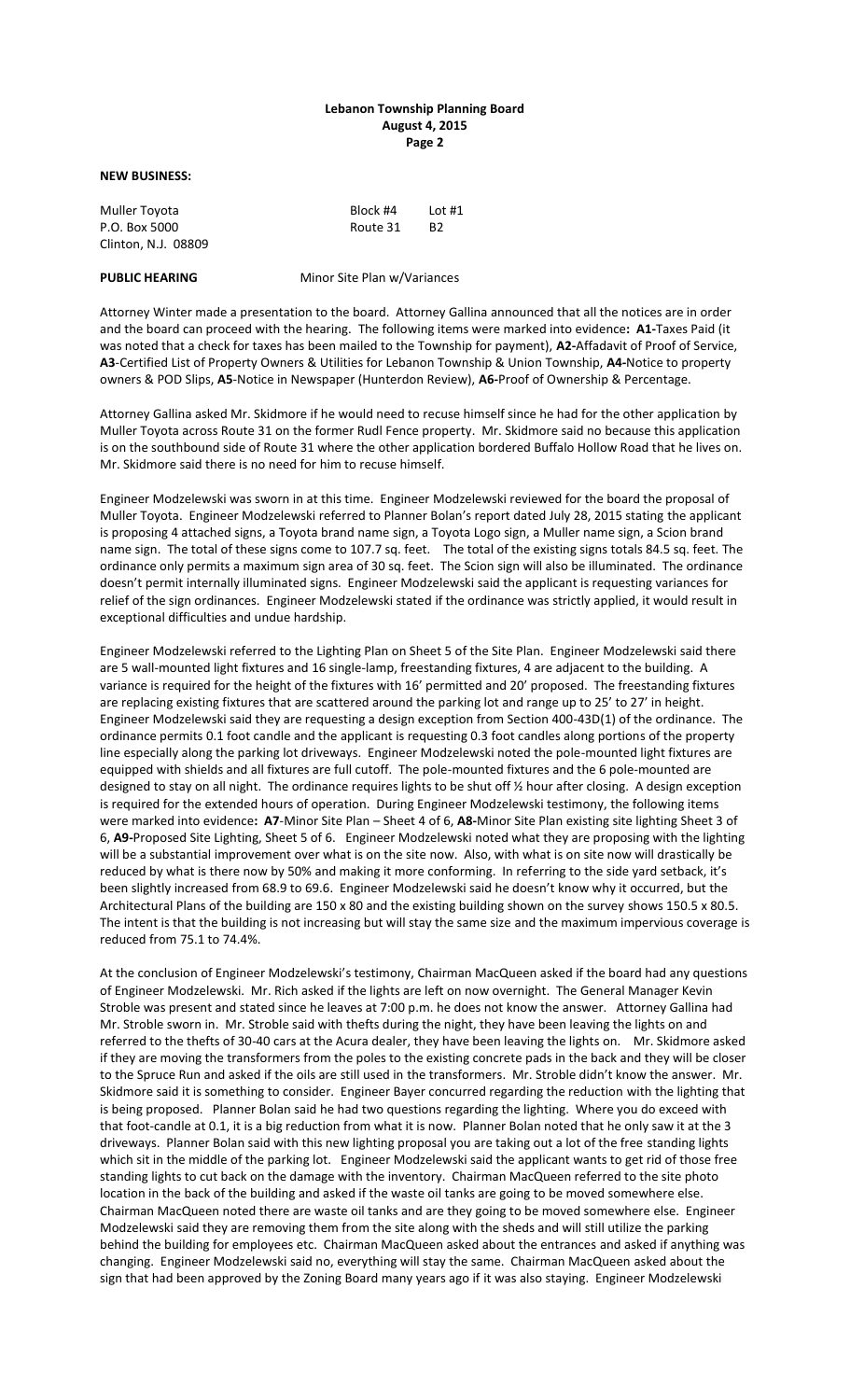## **Lebanon Township Planning Board August 4, 2015 Page 3**

said yes. Engineer Modzelewski said they are going to repave the parking lot, also the dumpsters are going to be located where the sheds use to be. Planner Bolan asked about the elevations because it was only showing partials. Engineer Modzelewski said it's because of where the signs will be. Planner Bolan noted the doorway to the showroom in the front, there are two and asked if one was going to be eliminated. Engineer Modzelewski said yes and there will only be the one doorway under the façade.

The next witness to be sworn in was Traffic Engineer/Planner Joseph Staigar. Planner Staigar stated there are 2 variances that are being requested. One being the size of the sign and the other being the illumination. Planner Staigar addressed the positive criteria referring to the C1 & C2. The C1 being an exceptional situation with this property and related to this property would result in exceptional difficulties if the ordinance standards were upheld. The C2 criteria and the benefits from the deviations from the ordinance standards outweigh any detriments that would be created by the deviation. The negative criteria is that the variance can be granted without substantial detriment to the public good and the intent and purposes of the ordinances. Pertaining to the C1 criteria, this site is a relatively large site. The lot is 3.35 acres and the zone requires 1.5 acres which this lot is more than double the size required for this zone. The building size and the setbacks are larger than what is required by ordinance. The setback from Route 31 is 102.6' and required is 50' and the lot width is 916.9' and required by ordinance is 200'.

Planner Staigar noted this property has two frontages, one being Route 31 and the other Van Syckle's Road. Route 31 is a high speed high volume road at 50 mph and noted the annual daily traffic is 30,000 vehicles per day that travel Route 31. All these factors play into the size of the sign that is appropriate for this site. Planner Staigar stated that this site has a more demanding visual requirements to the motorists. This is the reason why they are requiring the size of the sign. The sign package is coordinated with the size of the building. Planner Staigar went over the signage needed for the site. At the conclusion of Planner Staigar testimony, Chairman MacQueen asked if the board had any questions. There were none. Planner Bolan nor Engineer Bayer had any questions of Planner Staigar.

Attorney Winter said this concludes their testimony. Chairman MacQueen opened the hearing to the public for questions or testimony. There were none. The Chairman then opened the hearing for comments or statements. There were none. Chairman MacQueen asked Planner Bolan if he had any comments. Planner Bolan noted that Muller got a Highlands Exemption #4 from the State a while ago for the project across the road before the Township had the ordinance in place to do the Exemptions. Planner Bolan stated that Muller should not have to apply for an exemption for this property and asked that Attorney Gallina address this in the Resolution under findings of fact by saying item #7 is consistent with Exemption #4. Planner Bolan stated that the applicant has provided the information and we need to have it acknowledged in the Resolution. Engineer Modzelewski said there will be no increase in the impervious coverage on the site. Planner Bolan referred to the Highlands regulations noting on Sheet 4 of the site plan Note 10 indicates the building renovation and associated site improvement upgrades will disturb less than one acre of soil and will create less than ¼ acre of new impervious cover. Planner Bolan stated since this is a minor site plan it is exempt from Highland rules. Under Exemption #4 it permits an increase of ¼ acre of impervious coverage and up to 125% of the existing impervious surfaces and the proposed development is consistent with Exemption #4. The impervious coverage in this case is being reduced per Planner Bolan. At the conclusion of Planner Bolan's testimony, there were no questions from the board. Chairman MacQueen opened the hearing to the Public for questions of the Planner, there were none.

At this time, Chairman MacQueen asked for a motion to close the public portion of the hearing. Motion by Ms. Bleck and seconded by Mr. Rich to close the public portion of the hearing. Unanimously approved. The board deliberated at this time. Motion by Mr. Piasecki and seconded by Mr. Gerlich to grant the Minor Site Plan/Variances and Design Waivers with the following conditions:

- a. Proof of Taxes being current for third quarter.
- b. Approval from all outside agencies having jurisdiction.
- c. All fees and Escrow monies are current

| <b>ROLL CALL</b> | <b>Yes:</b> Mr. Milkowski | Mr. Piasecki | Ms. Bleck    | <b>No:</b> none           |
|------------------|---------------------------|--------------|--------------|---------------------------|
|                  | Mr. Schmidt               | Ms. Rich     | Mr. McKee    | <b>Absent: Mr. Weiler</b> |
|                  | Mr. Gerlich               | Mr. MacQueen | Mr. Skidmore |                           |

## **Attorney Gallina will prepare the Resolution to be on the Agenda for September 1, 2015.**

### **GREEN TEAM DOCUMENTS:**

Enclosed are the Green Team Documents that I had originally emailed to all of you. Per Committeeman Laul the Planning Board needs to acknowledge receiving them for future consideration. Township Committee has already approved these Documents.

Ms. Glashoff will forward the agenda and minutes to Committeeman Marc Laul.